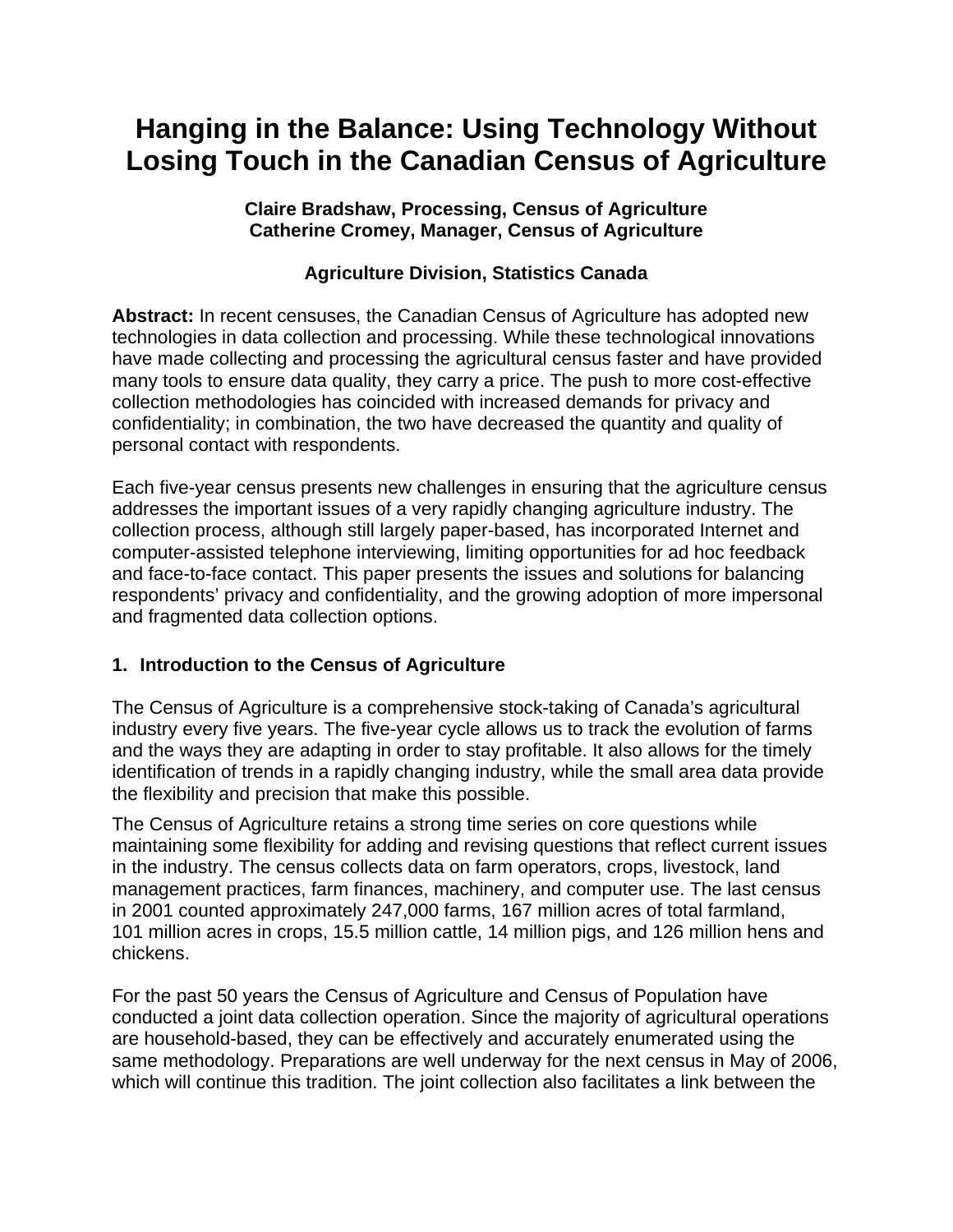agriculture and population databases that provides a detailed socio-economic profile of the farm population.

This paper focuses on the changes in census collection methodology and coverage erosion that have compelled the Census of Agriculture to find additional avenues for collection as well as new strategies to enhance that collection. The role that technology plays, the third component in this balancing act, is discussed at the end of the paper.

The paper is divided into five sections: this section has set the background, while the second explains the joint census collection process and describes the changes for 2006. Section 3 explains past changes to collection procedures for the Census of Agriculture and the impact of those for 2006. Section 4 describes the various strategies that will be put in place to compensate for coverage erosion and looks at the role technology plays. The fifth section offers concluding comments.

# **2. The joint collection process for agriculture and population**

Understanding the census collection process used in the past and the extent of the changes coming in 2006 is critical to explaining some of the challenges the Census of Agriculture is facing.

Between 1971, with the start of self enumeration, and 2001, the census data collection methods for the joint agriculture and population censuses changed little. Most households (about 98%) were enumerated by the drop-off and mail-back methodology. A Census of Population questionnaire was dropped off at each household in the assignment area and whenever the census enumerator determined that a farm operator resided in the household, a Census of Agriculture questionnaire was also delivered. Respondents were instructed to complete the questionnaires and forward them in the enclosed postage-paid envelope. A census enumerator was responsible for delivering, receiving, editing, following up, and meeting quality standards for an assigned area.

The mailed-back questionnaires were returned to the same census enumerator that had delivered them, who then edited the forms and conducted a telephone follow-up for any questionnaires that failed edit. When dropped-off forms were not returned by mail within a certain period of time, the enumerator was required to follow up. After all questionnaires for the enumerator's area, both population and agriculture, were completed, the entire assignment was moved up the line. Once quality checks were concluded, the Census of Agriculture questionnaires were removed and sent to processing operations at agriculture head office for imaging, automated data capture, and further processing.

The 2006 Census collection represents the largest change in data collection methodology in more than 30 years. Several reasons are behind these changes, but topping the list are concerns for respondent privacy and confidentiality as well as the potential for cost savings. The availability of new technologies, such as the Internet, has also played an important role in the decision.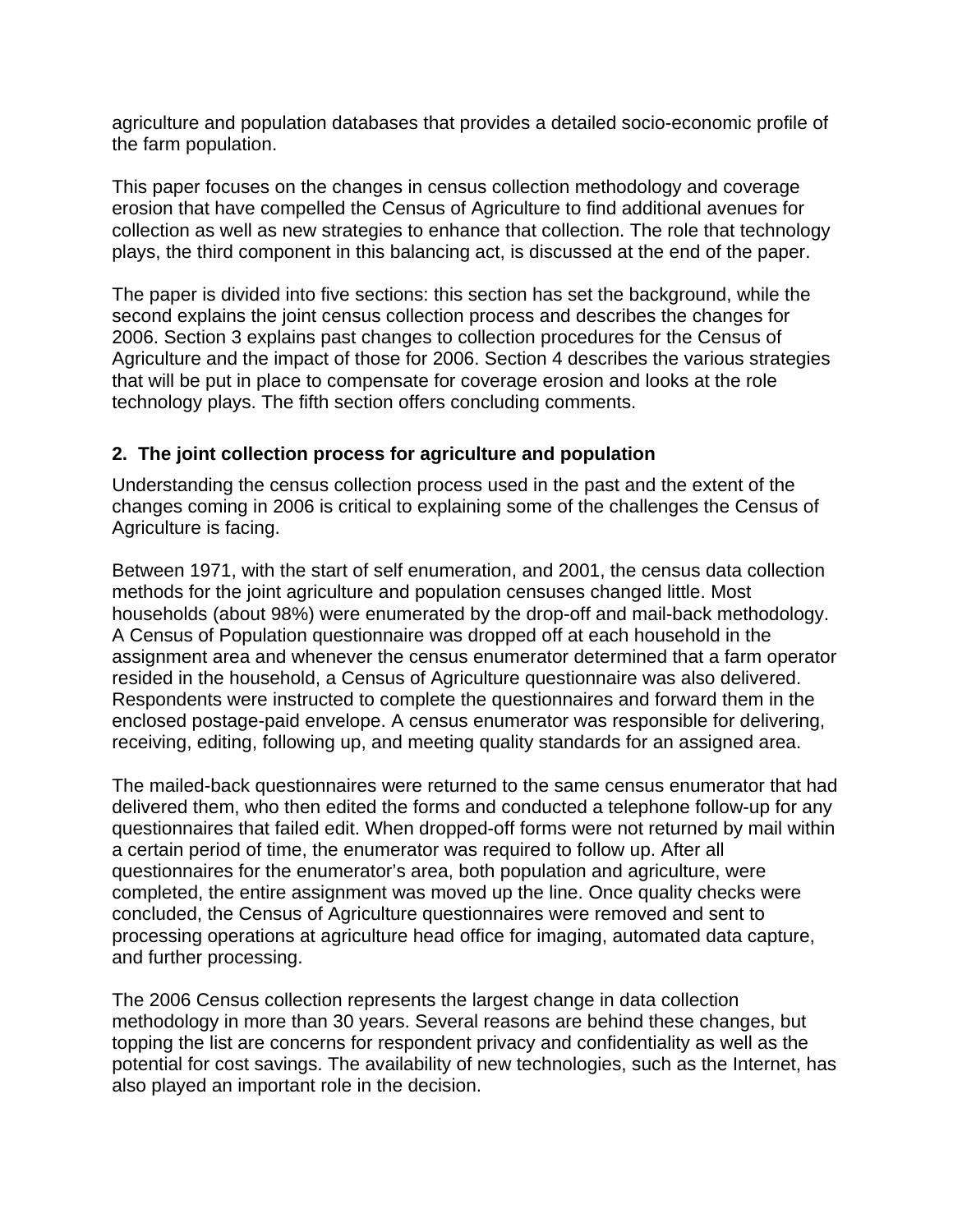While most rural households will still have questionnaires dropped off at the door in 2006 as in previous censuses, the enumerator's edit and follow-up for edit failures will be eliminated. As well, having all completed questionnaires mailed directly to a central data processing centre will restrict the local enumerator's involvement to delivering the questionnaires, a significant departure from the previous census. Having a neighbour see a completed form has been a long-standing issue among rural respondents.

Once the mailed-back form has arrived at the data processing centre, the unedited questionnaire will be imaged, and the data captured using intelligent character recognition technology. This marks the first time the two censuses will share data capture operations. At this point the data and questionnaire images will be sent to the agriculture head office to start processing. While eliminating the enumerator edit and follow-up means that questionnaire data will have more missing entries and consistency errors, the forms will arrive faster than ever before.

# **3. Collection and coverage challenges in 2006**

The Census of Agriculture had already seen coverage erosion in previous censuses, and the new 2006 Census collection process will add new coverage challenges.

### *3.1 Changes to Census of Agriculture collection prior to 2006*

The Census of Agriculture first initiated a change in the standard collection process as a result of the trend to corporate farms. A special collection, with contact at the corporate business address, was formally implemented in 1986. This one-time special collection has since evolved. Today a unit of people dedicated to this task continually updates and maintains profiles on large corporate farms for both the Census of Agriculture and the regular survey program. These operations are contacted and profiled prior to Census Day and arrangements are made to collect census information. This unit's work has grown from about 25 businesses in 1986 to over 300 corporate contacts.

In the 1996 Census, changes to collection dates and a new reference date implemented by the Census of Population meant another change in agriculture's collection procedures. The traditional reference date of the first Tuesday in June was moved to the second Tuesday in May, so that questionnaires could be delivered and completed within the same month. Although a benefit for the Census of Population, (households that move, usually at the end or beginning of a month, would not be as easily missed), this change had an impact on the field crop areas reported by farm operators.

Much of the field crop seeding across Canada typically occurs before the first of June. Depending on the spring weather, a large portion of the crop may not be seeded when respondents complete their forms in May. In response, the Census of Agriculture implemented the Progress of Seeding (POS) Survey. The first post-collection POS survey to verify and update crop data was conducted from Statistics Canada's Regional Offices in 1996 as a computer-assisted telephone interview (CATI) survey. It involved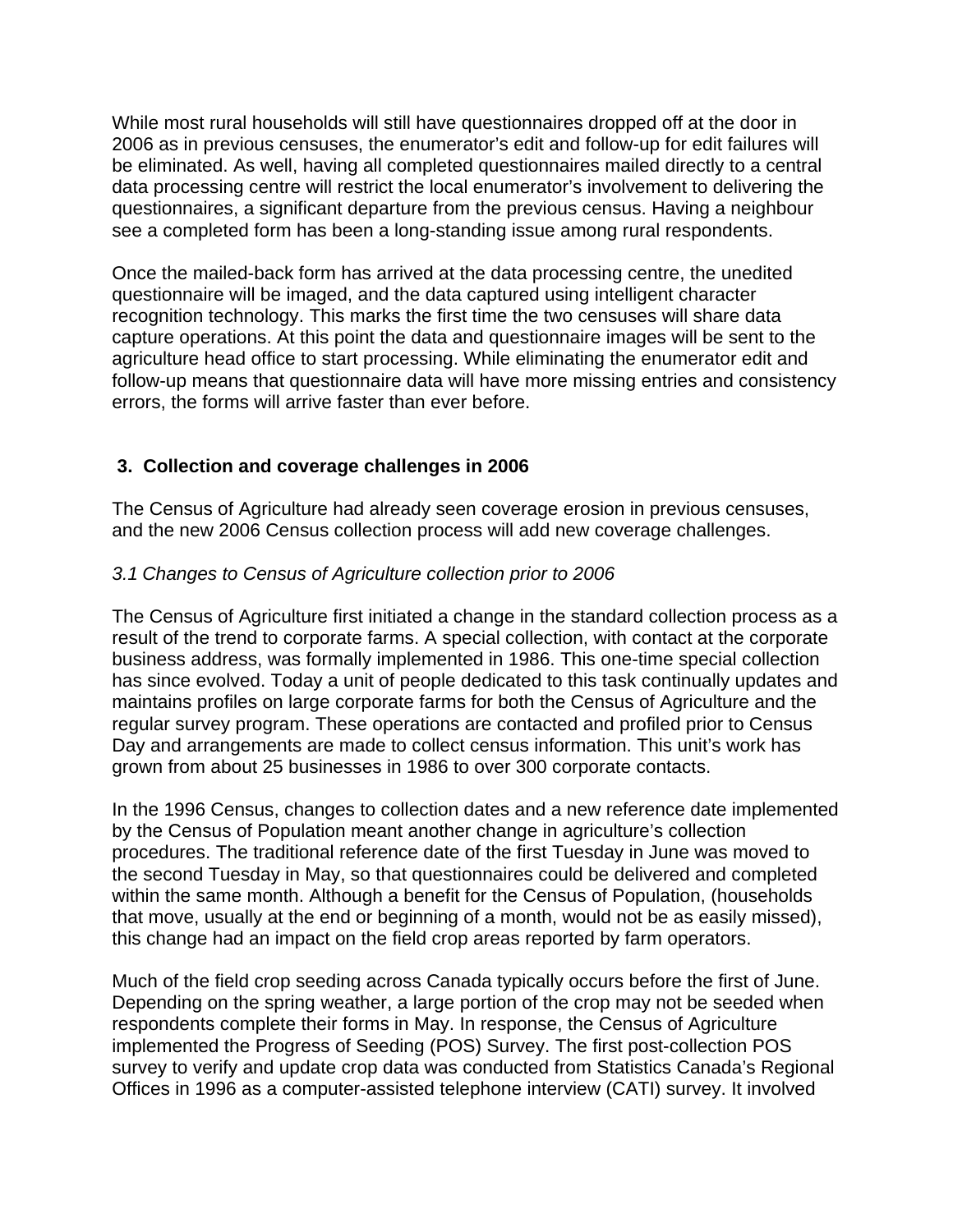following up with operators who reported less than 90% of their field crops seeded when they completed their forms. In 1996, a late spring in many parts of Canada, approximately 115,000 were contacted; in 2001, a relatively early spring, only 44,700 farm operators were surveyed. The resulting updates were later re-integrated to the database.

The next collection change was a result of difficulties census enumerators were experiencing during collection. Making contact at the door at drop-off had become less frequent as more farm operators increasingly worked off the farm. Moreover, increasing numbers of farm operators were living off their operations, making it more difficult for the census enumerator to determine that an agriculture questionnaire was required. Trends such as the declining number of farms, the declining percentage of farm operators among the rural population, and an increasing number of farms having a non-traditional appearance have all contributed to this undercoverage.

Starting with the 1996 Census, a missing farms follow-up survey was implemented to collect data for farms that were missed by census enumerators. Once agriculture questionnaires were received from field collection, they were matched to a database of existing farms and larger farms considered missing were contacted through a CATI survey. The first missing farms follow-up in 1996 found an additional 3,000 farms. In 2001, about 5,000 farms were added. Their updated information was then integrated into the census data before publication.

# *3.2 The 2006 Census collection picture — more fragmented than ever before*

The elimination of census enumerator field edits for 2006 has added an additional layer to the coverage challenge. In the 2001 scenario, the census enumerator was responsible for dropping off all population and agriculture forms as appropriate, then editing the forms and following up with respondents for failed edit and non-response all to ensure the complete enumeration of "their part of Canada." Now the Census of Agriculture has had to find a different way to complete this work. Two separate edit operations are affected by the change.

One is the edit to the agriculture operator screening question on the Census of Population questionnaire. This agriculture screening question allows farm operators to self-identify on the population census form to ensure that farm operations missed at drop-off receive a questionnaire. As a field aid to identify farm operations, the screening question was a very effective tool for identifying undercoverage since the enumerator could quickly deliver any missed agriculture forms. It also worked well to eliminate overcoverage, as local enumerators generally knew the people in their area and were able to effectively weed out "false-positive" responses and, more importantly, confirm and cancel agriculture forms dropped off in error. The scope of these overcoverage adjustments reduced the number of questionnaires by about 30,000 across all of Canada.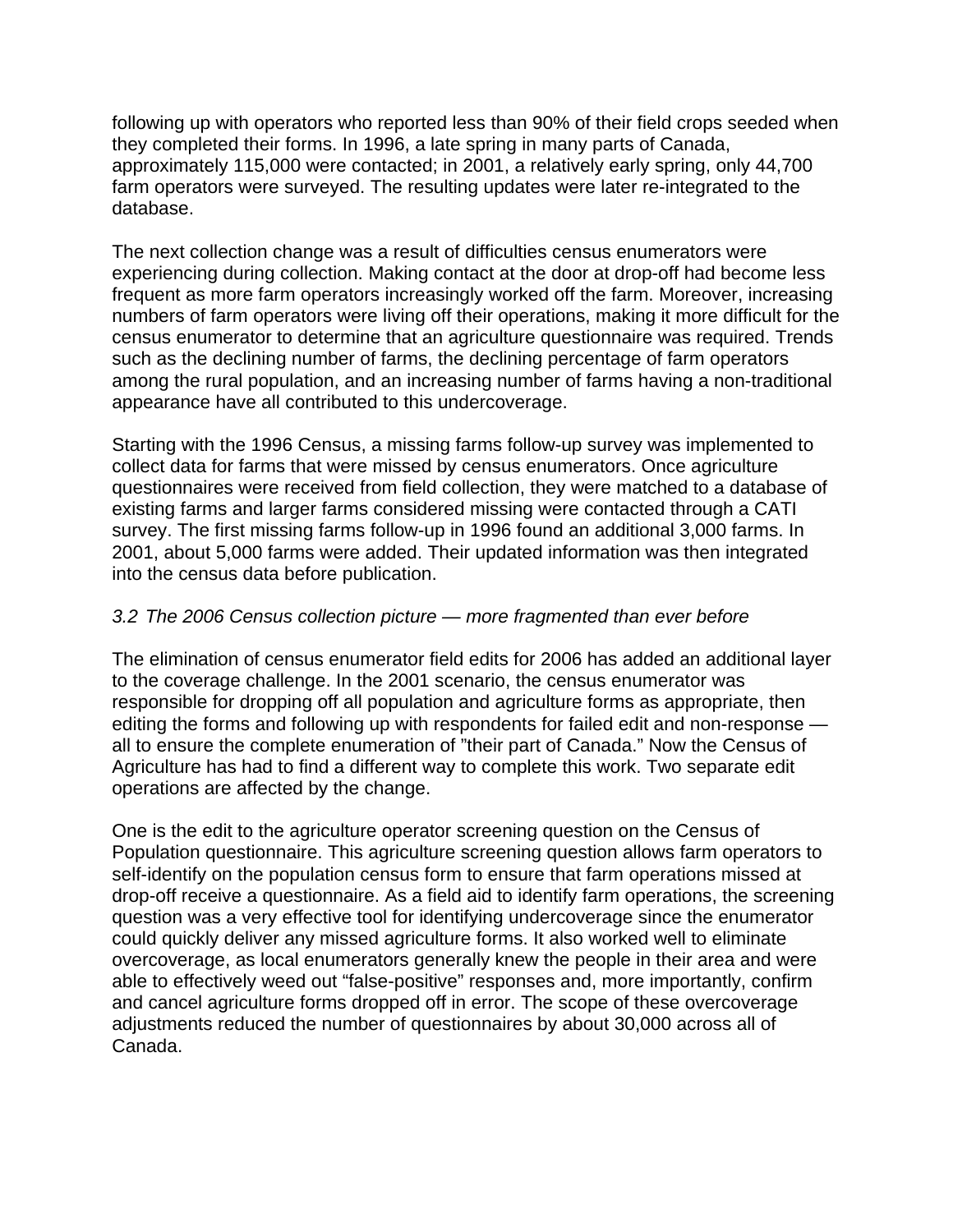In 2006, the two-part screening question on all population forms asks, "Is anyone (in the dwelling) a farm operator who produces at least one agricultural product intended for sale?" and "Does this farm operator make the day-to-day management decisions related to the farm?" The second part of the question was added for 2006 to reduce the false-positive responses and the cost of follow-up. Potential new operators identified by this question but who do not return an agriculture questionnaire will be followed up at the same time as the missing farms follow-up survey. Now that this edit will be centralized and automated, sophisticated logic trails will target those most likely to be farm operators, for example those in rural areas, and weed out false-positives even before follow-up begins. We expect the 2006 operation to contact 15,000 population respondents who indicated that they operated a farm and identify about 1,500 new farms.

The second editing process concerns the series of edits completed by the census enumerator on the agriculture form. In the past, these edits were usually completed within several weeks of the respondent completing the form. Generally the edit ensured completeness of the questionnaire and allowed a cleaner data capture. Over 55% of the agriculture questionnaires failed the completeness edit and required a follow-up call by the census enumerator. In 2006, the questionnaire will arrive at a central processing centre just as they were completed by the respondent.

The 2006 version of the former enumerator edit of the agriculture questionnaire will also be conducted as a centralized follow-up CATI survey. The move to head office presents new opportunities to make the process more efficient: the edits previously done by the census enumerator will now be automated, meaning the edit can be restricted to the most important or most severe edits and focus more on the larger farm operations, while including a sample of medium and small farms. The Progress of Seeding survey can also be incorporated into the failed edit follow-up. The switch from a large decentralized field staff in 2001 to a smaller centralized and specialized interview staff means we can move more complex edits that would have been performed by agriculture specialists in later edit and validation processing to an earlier process. Questionnaires not selected for follow-up will go to imputation for edit failure corrections. All these features will also reduce respondent burden.

One drawback to the new design is timing. The 2006 CATI failed edit follow-up for agriculture cannot be completed until after the data are captured, edited for basic logic errors, and an automated edit completed to identify candidates for the follow-up survey. Although farm operators will be re-contacted for failed edit as soon as possible, a delay of at least one month and up to two months will be needed to complete all steps necessary to identify those respondents requiring follow-up.

The end result for the Census of Agriculture will be a data collection process that is more fragmented than ever before. The single agriculture census collection vehicle used in the 1971 Census has been replaced by a complex, multi-mode collection operation. Besides basic collection through a paper questionnaire or the Internet, in 2006 it will include four independent collection operations: a special universe collection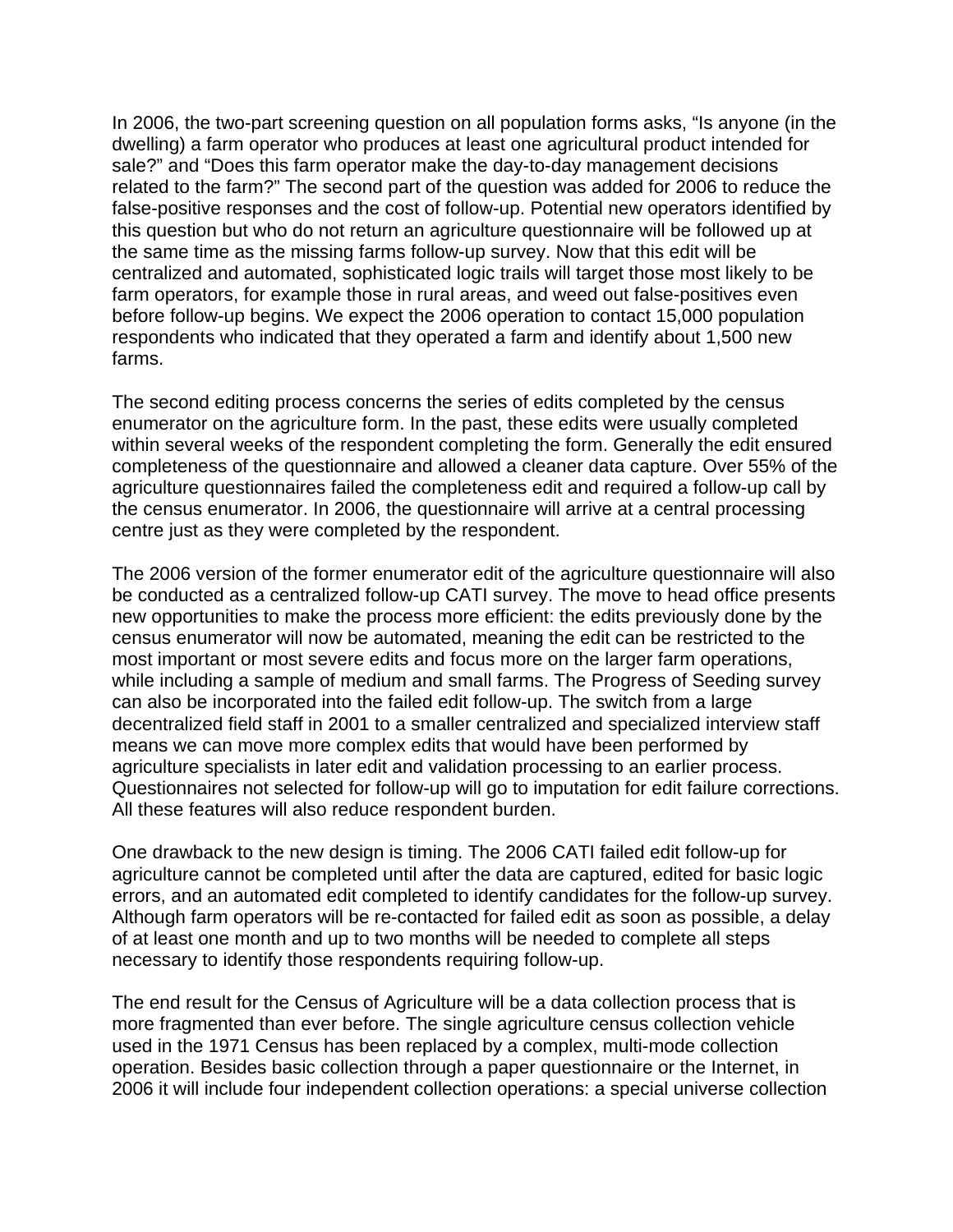for corporate and large farms, and three post-census CATI follow-up surveys — the missing farms follow-up, the follow-up to the population agriculture operator screening question, and a failed-edit follow-up for completed census questionnaires that fail automated edits.



**Figure 1: Collection is more fragmented than ever before.** 

# **4. The 2006 challenge — integrating the collection processes**

Faced with the reality of increasingly fragmented data collection schedules and a variety of collection modes, the Census of Agriculture looked for ways to integrate these new processes while maintaining coverage, data quality and release dates. With data for both population and agriculture to be captured earlier and faster, processing flows were examined to see how the new work could be incorporated and the process made more efficient. This section highlights the new processes and strategies that the Census of Agriculture has adopted to answer the collection challenges, particularly the increasing dependence on the Farm Register and the two new edit follow-up surveys. Finally, the various technologies that have made a difference are discussed.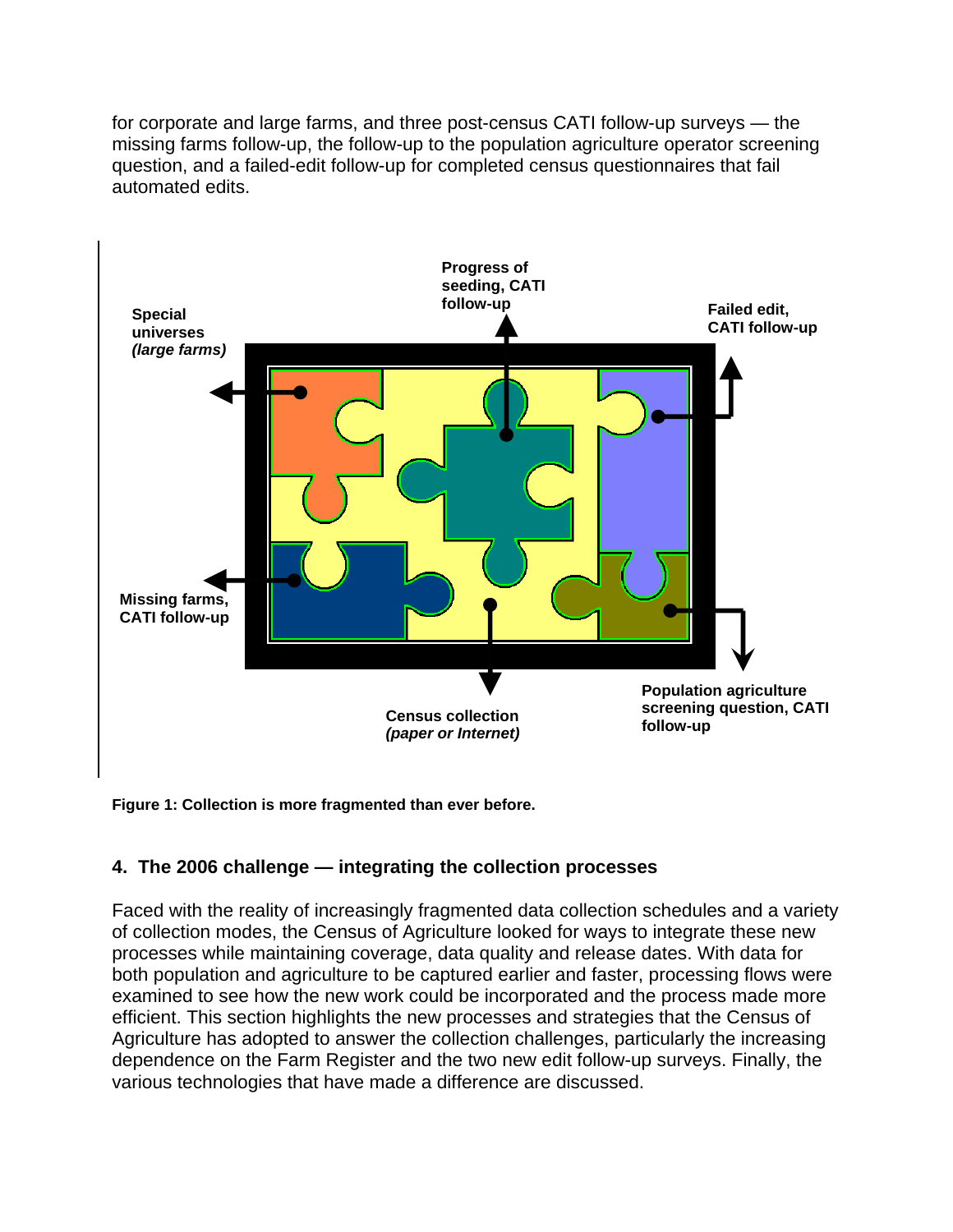# *4.1 Increased dependence on the Farm Register*

The Farm Register, a central database that stores administrative data on all farms in Canada, has become a key coverage tool for the census and plays an important role in processing the data. After each census, the Farm Register undergoes a complete update and in the years between censuses receives updates according to information received from agriculture surveys and tax data.

At the outset of the Farm Register's development the census was an important data source. While this relationship remains today, it has evolved to a point where the Farm Register is also an important list frame source for the Census of Agriculture. Investments in maintaining and updating the Farm Register have become very important as its role in census collection and processing increases.

Census records are matched continuously to the Farm Register as the data files arrive in head office. Various processing operations use the matched information, as these examples illustrate:

- A list of farms from the Farm Register is pre-ranked by size according to criteria such as land area or farm receipts. The ranked list is used by the follow-up surveys to ensure complete coverage of the largest farms and a representative sample of the smaller farms. This also allows for a more costeffective follow-up.
- The imputation and validation processes use matched data to confirm and assess the accuracy of information collected on the Census of Agriculture.

Several activities are underway for the 2006 Census to ensure that the Farm Register is as up-to-date as possible and free from duplicate operations and those no longer in business. The annual Farm Update Survey calls approximately 10,000 operations that have not been sampled in recent surveys to confirm their status. Another 1,000 records identified by income tax data as "likely" farms are also included. In 2005, a list of agricultural producers collected from various external sources not already on the Farm Register will be added to the Farm Update sample.

# *4.2 Technology and the Census of Agriculture*

For those who have witnessed many censuses, the improvements generated by technical innovations at each five-year census interval have been dramatic. The range of tools available for data processing and data validation has made the work in each successive census proceed faster and with more accuracy. Within the balancing act of the various collection activities, these technologies allow us to control and monitor all components, keep an exact trail of all changes, make sure the best information is there when needed, automate processes to meet tight timeframes, and focus our efforts on the most important errors or contributors. Some key technology tools that have served us well are discussed in this section, including our central processing system, imaging technology, automated data capture systems, and data validation tools.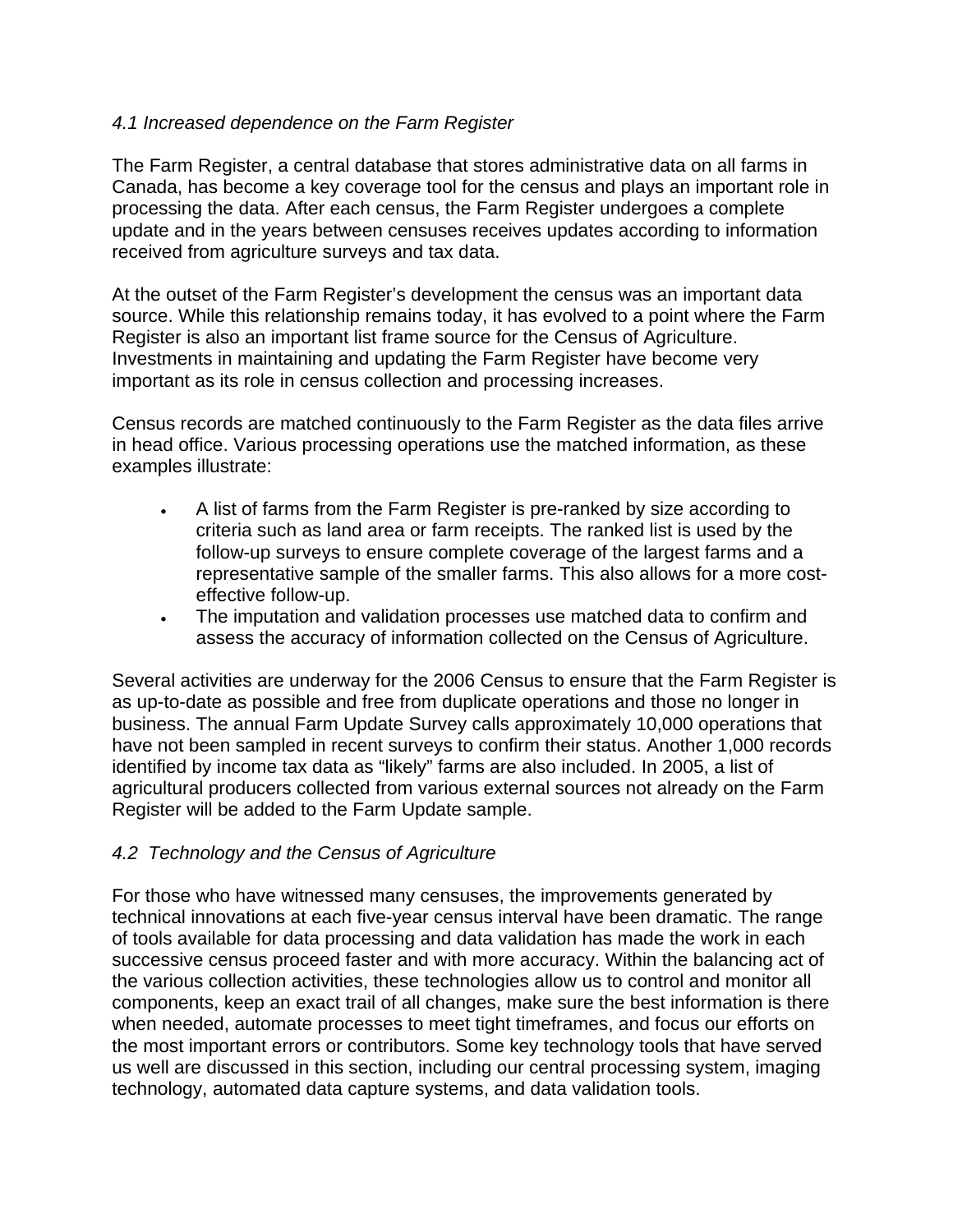In 2006, the base for co-ordinating and integrating all processing is the Central Processing System (CPS). The system consists of a network of processes through which all records must pass. Unlike the fragmented data collection process, the single processing environment provides a unifying central control. To support the various processes, scanned questionnaire images, Farm Register data, 2001 Census data, electronic maps, and a number of other reference sources are available online. All are quickly available through the CPS interface on each employee's desktop.



#### **Figure 2: The Central Processing System unifies all data sources and supporting systems throughout the production cycle.**

The addition of questionnaire images in the 1996 Census was a milestone in census processing in terms of major improvements in efficiency and accuracy. Questionnaire images were made available to all the processes that had required access to paper questionnaires in the past. The 1996 innovation had many benefits, including greatly reducing the amount of paper handled and completely eliminating the need to track and control questionnaires. Several processing operations witnessed considerable time savings and quality gains by having images quickly available. Most importantly, imaging allowed more than one analyst to view a questionnaire image simultaneously. In agriculture large farming operations make significant contributions to many data variables and these questionnaires are in frequent demand. Again in 2006, the process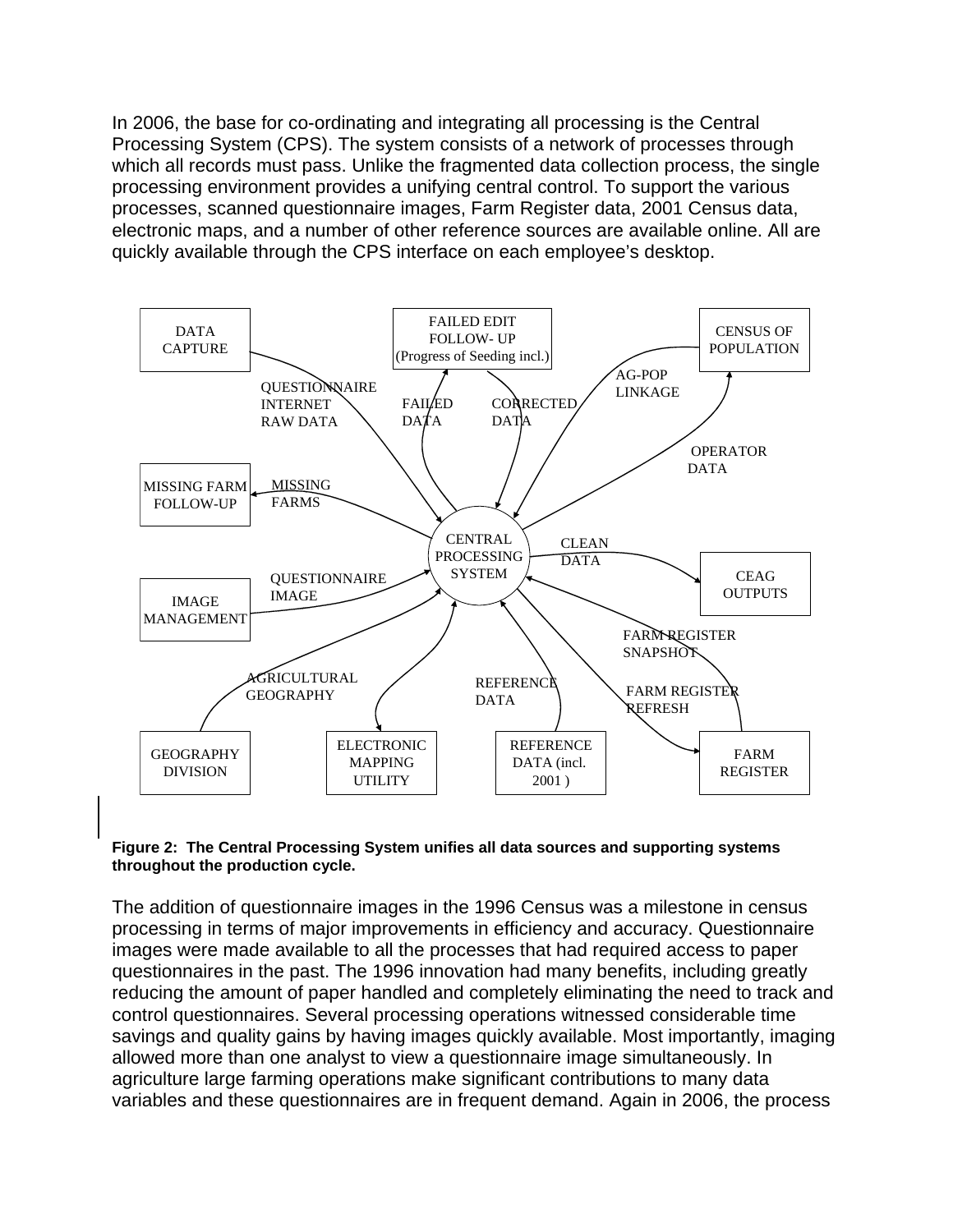will permit instant access to an electronic image of the questionnaire in order to check the accuracy of capture, review forms that fail automated edits and look for any explanatory notes the farm operator may have written.

Since imaging is the enabling technology for automated data capture, this step was implemented in the 2001 Census. The questionnaire was redesigned for automated data capture technology with segmented boxes to encourage respondents to keep characters clearly delineated. Automated data capture was completed using 65% fewer employees than manual data capture in the same amount of time as the previous census. Overall the quality of the data capture was comparable to error rates found in traditional "heads-down" data capture, although the type of error was quite different.

For 2006, the automated data capture operation will be conducted with the Census of Population. With the benefit of economies of scale, the data capture is expected to be completed in half the time of the preceding census. Adjusting the edit strategy to detect automated data capture errors is one of the new initiatives in the 2006 edit system.

Finally, the data validation process has used efficient computerized tools (reports, graphs, maps) to make analysis quick, efficient and thorough. Some specific examples include:

- A standard query library using an inexpensive "off-the-shelf" software package
- A custom-built online report system that shows top contributors within specific geographic regions, comparisons to previous census data at several levels of geography and impact-of-processing tables that show the impact of imputation and validation. (These reports are generated in an Excel format so that validators can easily add value to them with new formulas or by sorting.)
- A custom-built form for updating the database that automatically checks updates for accuracy and consistency
- A custom-built graphical mapping utility that can produce charts and graphs to illustrate patterns and changes in variables.

# **5. Conclusion**

Many of the new questions raised by changes in collection and edit procedures will be answered by the outcome to the 2006 Census of Agriculture. Specifically, we are looking for answers to these questions:

- How effective is the two-part screening question on the population questionnaire at identifying new or missed farm operations?
- Can a centralized CATI failed-edit follow-up that targets more severe edits and larger operations reduce respondent burden and provide data quality similar to the former field edit?
- Can the fragmented data collection overcome additional coverage challenges?